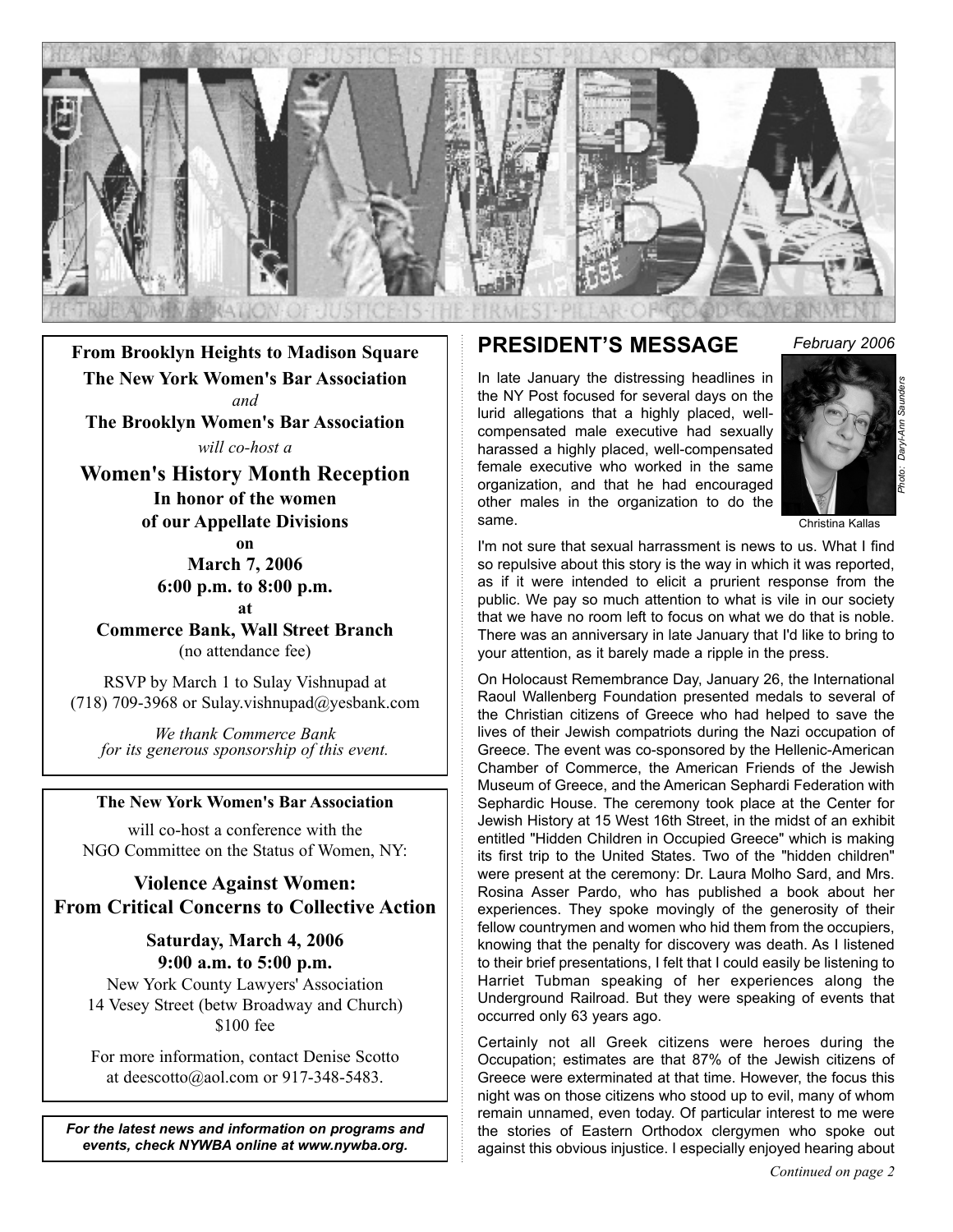#### **National Conference of Women's Bar Associations**

will host a Summit

on March 2-3, 2006 in Washington, DC.

We are pleased to announce that **NYWBA Advisory Council Member Martha E. Gifford**

will moderate a panel on ideas for advancing women.

For more information, contact info@nywba.org.



Own-Occupation, Non-Cancellable Disability Income:



As a legal professional, you may have begun to think you'd never be able to find the kind of high quality disability income coverage you need. Coverage that includes:

· Benefit payments when you can't work at your own occupation-even if you can work at another one

- · Non-cancellable and guaranteed renewable to age 65
- . Waiver of premiums during disability benefit period
- · Available residual disability rider to cover any income loss from a partial rather than total disability

If this sounds like the kind of disability protection you've been looking for and you'd like to discuss your options or just learn more about it, please call:

#### NATIONAL FINANCIAL NETWORK, LLC. A Representative for Guardian

Anthony M. Bruno, CLU, ChFC, Financial Representative Candida A. Friedman, AIAA, ACS, CSA, Disability Income Specialist Leslee L. Schwartz, Financial Specialist 7 Hanover Square, Suite 8A, New York, NY 10004 Telephone: 800-606-6311 • Facsimile: 212-764-6976 E-Mail: Anthony\_Bruno@glic.com Candida\_Friedman@glic.com Leslee\_Schwartz@glic.com



Disability income products underwritten and issued by<br>Beritahire Life Insurance Company of America, Pitafiaid, M.A. a wholly awned stock subsidiary of<br>The Guardian Life Imurance Company of America, New York, NY. Products not available in all states. Product provisions and features may vary from state to state.

#### *President's Message continued from page 1*

events on the island of Zakynthos. The mayor of the island, Loukas Karrer, initially refused to give the Nazis a list of the Jews living on the island. When pressed, the mayor went to the local bishop for advice. When the bishop and the mayor could no longer hold off the Nazis, they submitted the list - containing only their own two names. In the meantime, they had managed to warn their Jewish neighbors. Not one Jew was deported from the island or killed by the Nazis.

I watched the face of my 11-year-old niece sitting next to me as these stories were told by the survivors. And I thought that this story was the one that was worthy of headlines in our newspapers. So I now have told it to you. Let's all remember it, the next time we see an obvious injustice. "Hidden Children in Occupied Greece" will be on display at the Consulate General of Greece from February 1 through 28, at 69 East 79th Street, from 9 A.M. to 1 P.M.

Speaking of those who take a stand, as we were going to press, we learned that the NYWBA Foundation has been awarded the Service Award by the National Conference of Women's Bar Associations. Among other projects, our Foundation's fundraising efforts provide fellowships for law students at local pro bono agencies for the support of domestic violence victims, immigrants, and other individuals for whom legal services would otherwise not be available. We believe that the Foundation's programs exemplify the best kind of service that women's bar associations provide to the community, and we are delighted to have our belief validated by the NCWBA.

The Foundation raises funds for its programs in three ways: through dues "check-offs" from NYWBA members, through an annual giving campaign, and through a series of breakfast seminars that feature speakers on subjects of interest to women lawyers and friends of the Foundation. To date the speakers have been prominent women authors -- lawyers, historians, and journalists such as Linda Greenhouse of *The New York Times* -- of recently published books. The Foundation sells tickets to the breakfasts at a price that includes a taxdeductible contribution, and obtains book donations from the speakers' publishers. The books are autographed and sold at the breakfasts to further benefit the fellowship program. The Board asks guests to buy an extra ticket so that a female high school student can attend. Through this initiative, young women have an opportunity to meet women lawyers, to hear a remarkable speaker on a subject to which they otherwise might not be exposed in high school, and to observe the satisfaction that pro bono work and giving bring to one's life.

So if you haven't already given to our Foundation, or even if you have, please feel free to make a donation by sending a check to the NY Women's Bar Foundation, c/o NYWBA, 551 Fifth Avenue, Suite 3025, New York, NY 10176. That's the best way I know to tell the hardworking members of our Foundation Board that we are proud of the good work that they do, and to take a stand against injustice.

Chnstina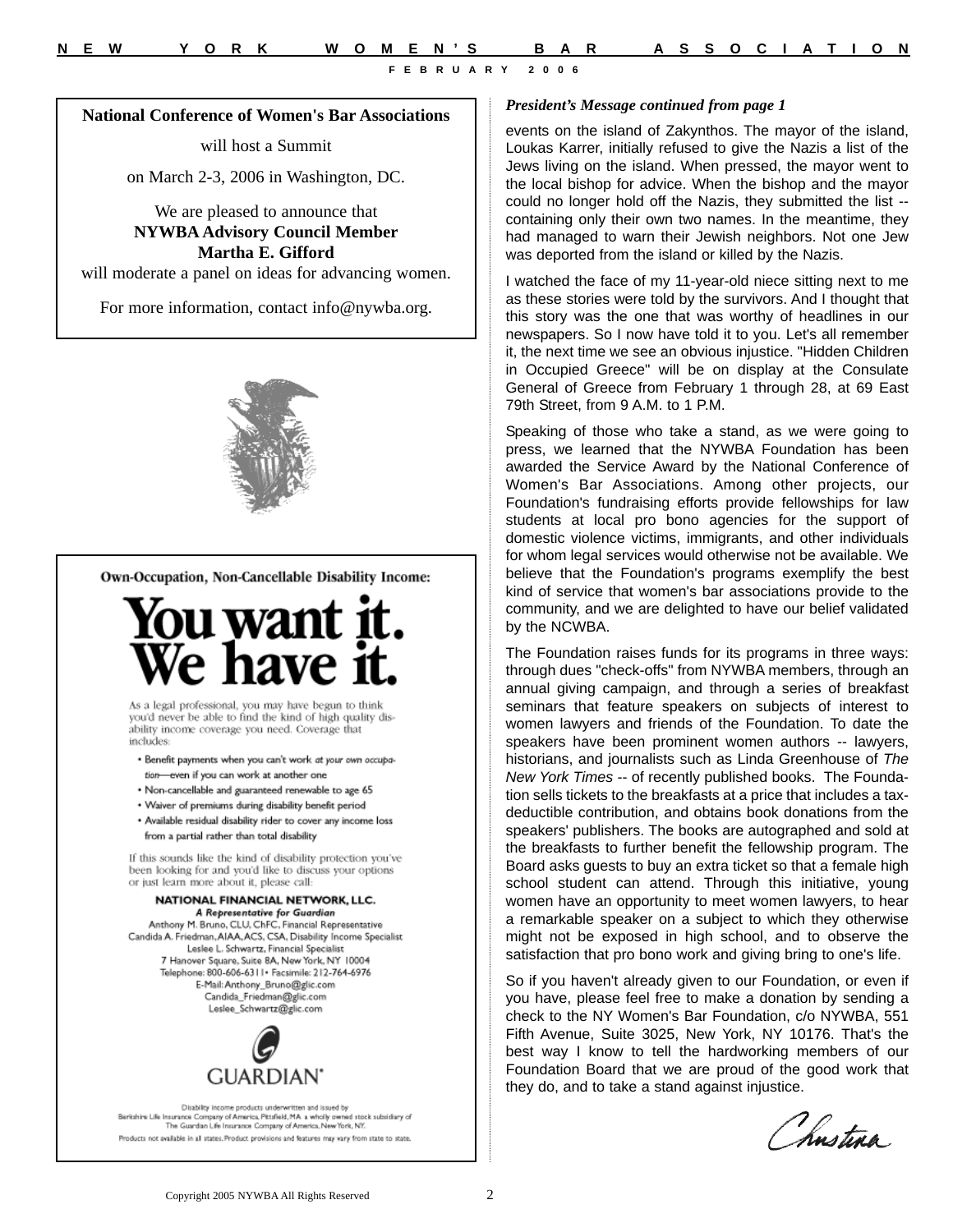### **Networking Skills Workshop: How To Work A Room**

On December 12, 2005, Celia Paul Associates gave a dynamic presentation on "How To Work a Room" and inspired members of the NYWBA to make networking a weekly goal. The event was held at Fulbright & Jaworski LLP.

Before you begin networking, Celia Paul suggested assessing your personal skills and attributes. This includes determining your comfort level for "contact activities," such as writing to professional contacts, calling a primary contact, asking someone if you may mention their name as a reference or for assistance, etc. Also, you need to determine what your needs are, where you can grow, and what you can offer to someone else. Celia Paul emphasized that networking involves an even exchange of information between two or more people, although the information may not be exchanged simultaneously.

Celia Paul revealed one of the secrets to great networking: sincerely taking an interest in the other person. To do this, Ms. Paul asserted that you have to actively listen, which you can do by paraphrasing what the person says, and asking open-ended questions to ascertain her interests. She suggested speaking with as many people as possible and to refrain from speaking with the same person all night. One way to tactfully exit a conversation, she suggested, is to say, "I would like to continue this conversation at a later time. May I have your business card?"

Once you have established a potential contact, Celia Paul stated that it is imperative to periodically follow up with the person: schedule a lunch meeting, send an invitation to a charitable event or another event of interest to the person (hopefully you will be in attendance too), or even a holiday card. Be creative!

Celia Paul underscored that structured networking events are not the only places to meet potential contacts. You can speak at events (a great way to increase visibility), co-author articles (a great way to establish credibility in a field), or -- even better - obtain referrals from professional and primary contacts.

The most important point emphasized during the workshop was that if you make people feel comfortable with you and respect their time and personal space, you will get more out of your networking experience.

Immediately following the workshop, the attendees honed their networking skills at a cocktail reception.

The NYWBA would like to thank Celia Paul for making such a wonderful presentation, and Fulbright & Jaworski, for hosting and sponsoring the event and cocktail reception. The attendees found the workshop very helpful and are looking forward to future networking opportunities.

*Cassandra Aquart*

### **NOTES ON MEMBERS**

*Has something noteworthy happened to you or another member? Send us your news at newsletter@nywba.org.*

Congratulations to NYWBA Member and WBASNY Continuing Legal Education Delegate **Laura M. Twomey** on joining the partnership of Fulbright & Jaworski LLP.

Condolences to NYWBA Member **Denise Coleman** on the death of her mother, who passed away on December 30, 2005, after a long illness.

## **WELCOME NEW MEMBERS**

*Marjorie Aaron Lisa Axelrod Angela Barker Carole Bass Valeria Calafiore Tali R. Harel Allison M. Harlow Kim Jean Julie Ko Maryana Kodner*

*Susanna B. Konner Elaine Laurence Renee M. Mallen Michele L. Mathers Kara Morrow Michelle A. Offsey Cho P. Sarra Marisa Sasitorn Tina Woo*

## **SUSTAINING MEMBERS**

*With their generous contributions, our 2005-06 sustaining members make it possible for us to accomplish so much more. We honor and thank them for their support.*

Aurora Cassirer Eileen S. King Nancy M. Louden Laurie J. McPherson

Tania M. Pagan Hon. Leslie Crocker Snyder Ellen Werther

# **COMMITTEE CALENDAR**

The **International Law and Practice Committee** will meet on Monday, February 27, at 7:00 p.m. at the Marriott Marquis, 1535 Broadway. Please RSVP to Co-Chair Brigitte Rajacic at rajacic@hotmail.com or (917) 402-0353.

## **JOB ANNOUNCEMENT**

**Rutgers University of New Jersey** is seeking an Associate General Counsel and Assistant General Counsel. To apply, please submit a cover letter, resume, and an e-mail address by April 1, 2006 to counsel@oldqueens.rutgers.edu.

### OFFICES FOR RENT

Midtown -- 1-3 windowed offices in congenial attorney suite. Good building in excellent location.

Phone Phyllis Solomon at 212-752-8910.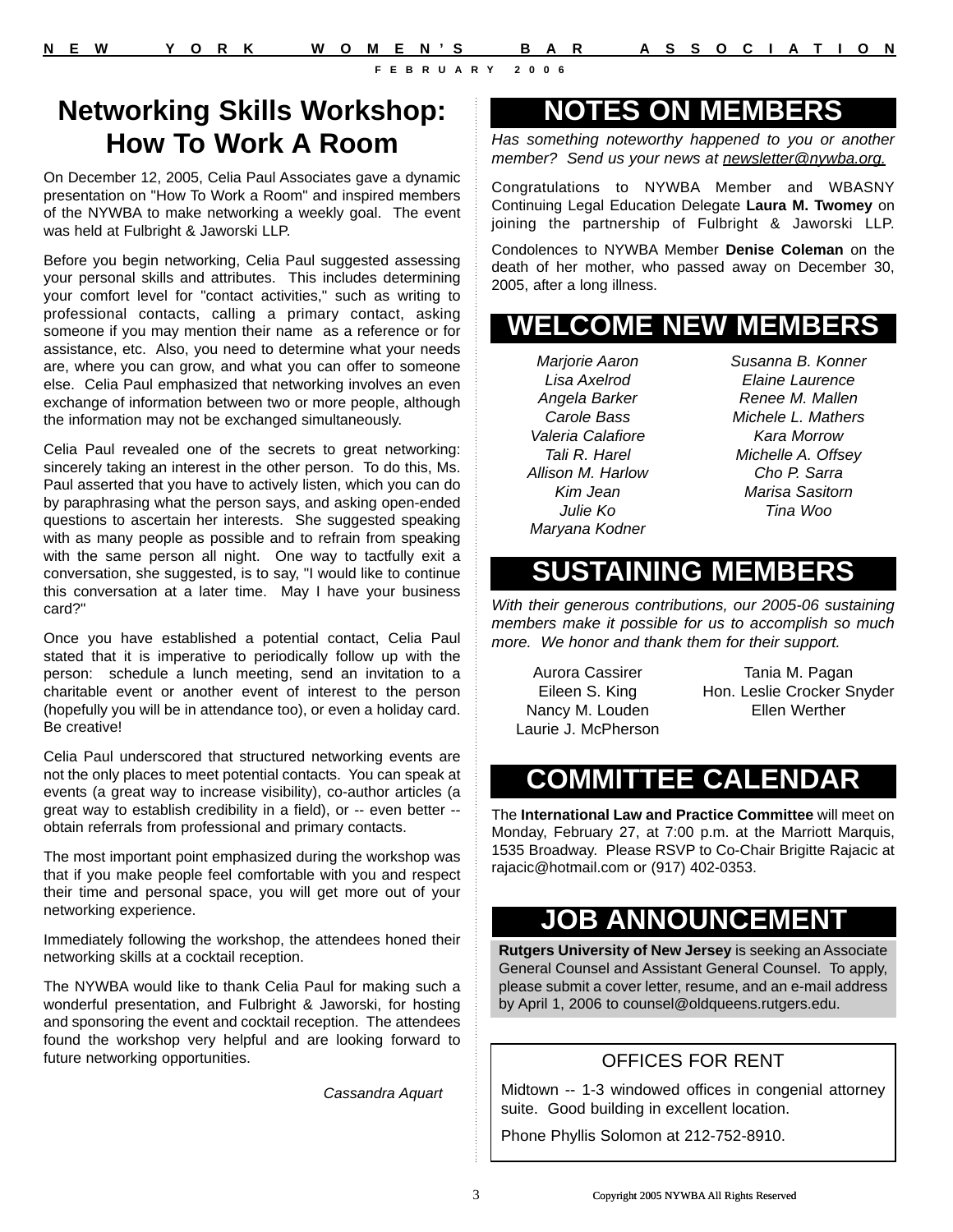### **Finding Free Patent Data Online**

*Donna Praiss, a NYWBA Board Member and Technology and Internet for Lawyers Committee Member, submitted the following article:*

I am sure that every lawyer has met the glazed stare or the barrage of questions seeking free advice when family and friends ask what you do for a living. For patent attorneys, someone at every social function has a great idea for you to patent. You find yourself politely describing what a patent is over coffee and wedding cake. Luckily for us patent attorneys, the United States Patent and Trademark Office (USPTO) has made it easier for the average non-lawyer with Internet access to learn the basics about our American patent system, using the website http://www.uspto.gov. The USPTO website is also a valuable tool for finding patents or published patent applications describing a particular compound, machine, or process, and for determining the status of patents and applications, e.g., whether they are expired, withdrawn, or abandoned, or whether ownership has changed. Here are a few suggestions for navigating this phenomenal library of information.

The homepage for the USPTO is set up so that patent attorneys and agents can dive right into patent searches and status inquiries by clicking on the pertinent phrase under the word "Patents" that appears on the left side of the screen. For browsing the scope of information that the site offers, click on the word "Patents" itself for three columns of different links, ranging from very general information such as "Basic Facts About Patents" to very specific "Forms" for filing papers with the USPTO. Clicking on "Basic Facts About Patents" results in a list of frequent questions such as "What is a patent?" and "What can be patented." Answers to these questions may be found by clicking on the questions.

Clicking on "Search Patents" results in the same page that would appear by selecting "Search" under the word "Patents" on the homepage. The page is divided down the middle, with "Issued Patents" on the left and "Published Applications" on the right. The "Advanced Search" option allows full-text searches of patents that have issued since 1976 and patent applications that have been published since March 15, 2001. (Patents issued between 1790-that's right, 1790-and 1975 are searchable only by patent number and current classification code. Patent applications are generally published, with some exceptions, 18 months after their utility patent application filing date or any earlier priority foreign filing date.)

The "Quick Search" option permits searching using two terms and two field restrictors (using a drop-down menu for the various field restrictions), while the "Advanced Search" option allows a number of terms and field restriction codes to be strung together. The "Advanced Search" screen conveniently displays the codes for the various field restrictors, such as IN for inventor, AN for assignee, and TTL for title. The list of results produced by these searches links to a text version or image of the patent or published application. A "Patent Number Search" lets you insert a patent number to pull it up directly. The "Publication Number Search" link works similarly.

At the bottom of the page obtained by selecting "Search Patents" or "Search" is a link to assignment records recorded with the USPTO called "Patent Assignment Database." It permits searching for the current recorded owner of a patent, as a patent may be assigned to another entity after issuance.

The website also allows the public to view the correspondence between a patent applicant and the USPTO if the patent application has been published or a patent has issued. Correspondence can be found by clicking "Status & IFW" under "Patents" on the homepage. This area is also known as the "Public PAIR" system. The format of the webpage for a particular published application or patent resembles tabs on an accordion folder. The headings of the tabs are "Application Data" (basic information about the file, such as its filing date and publication number), "Transaction History" (a chronology of the correspondence with the USPTO), "Image File Wrapper" (which links to PDF files of the correspondence papers listed), "Continuity Data" (which includes claims of priority based on U.S. patent applications), "Foreign Priority" (which lists claims of priority of foreign applications), "Published Documents" (which includes the issued patent or published application), "Publication Dates" (which provides the publication number and its publication date), "Fees" (which lists fees due and future due-dates), and "Address & Attorney/Agent" (which lists the name and registration number of the attorneys of record who prosecute the patent application).

For issued patents, you can check the next due date for maintenance fees, and determine whether they have been paid, directly from the homepage. Click on "Patents," and then "Look-up & Pay Patent Maintenance Fees."

Clicking on "Forms" results in a large table of forms, some fillable and some in PDF format, including utility patent application transmittal form, patent application fee determination record, and declaration. At this point the process for obtaining a patent may seem daunting, and the inexperienced user may want to go back to the "Patents" page and click on "Registered patent attorneys & agents" to locate an attorney or agent registered to practice before the USPTO.

Please note that the above description of the USPTO website is meant to be an introduction to this rich library of information. It is not necessarily accurate or complete, nor does it constitute legal advice. That said, when Uncle Bernie or Little Susie starts diagramming an "invention" on a cocktail napkin, you may want to flip it over, write "http://www.uspto.gov," and hand it back.

## *SAVE THE DATE!* **LOBBYING DAY in ALBANY April 25, 2006**

Please contact Jane Bevans at (212) 699-4597 or email her at szokie@aol.com.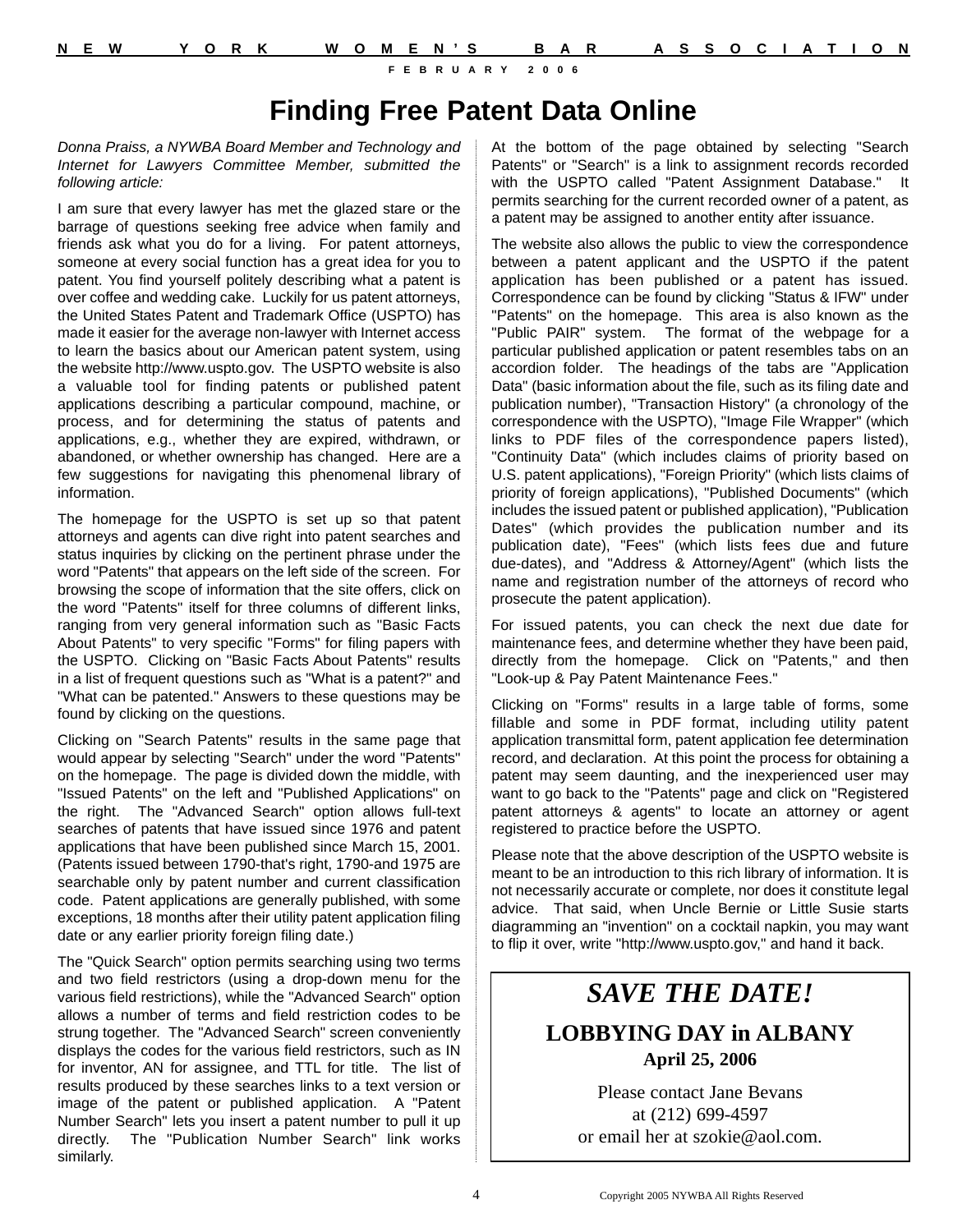# *Judges Reception --- Wednesday, January 18*



*Lisa Sokoloff, Liz Gorman, Gillian Thomas*



*Franc Perry, Jo Ann Douglas*



*Wendy Parmet, Adria S. Hillman, Sara Weiss, Ph.D.* 



*David Gresen, Helene Blank, Hon. Richard Lee Price, Susan Y. Kunstler*



*Hon. Lottie E. Wilkins, Christina Kallas, Tanya Kennedy*



*Victoria Sloan, Meagan Maxon, Olga Nikkicluk, Erica Sattler*



*Andrew Tulloch, Christina Kallas, Robert Reed*



*Jane Doe, Lauren Bairne, Sue Moss, Diane Blank*



*Susan Bender, Aimee L. Richter, Nancy M. Chemtob*



*Lisa Bauer, Ira Pollock, Liz Gorman*